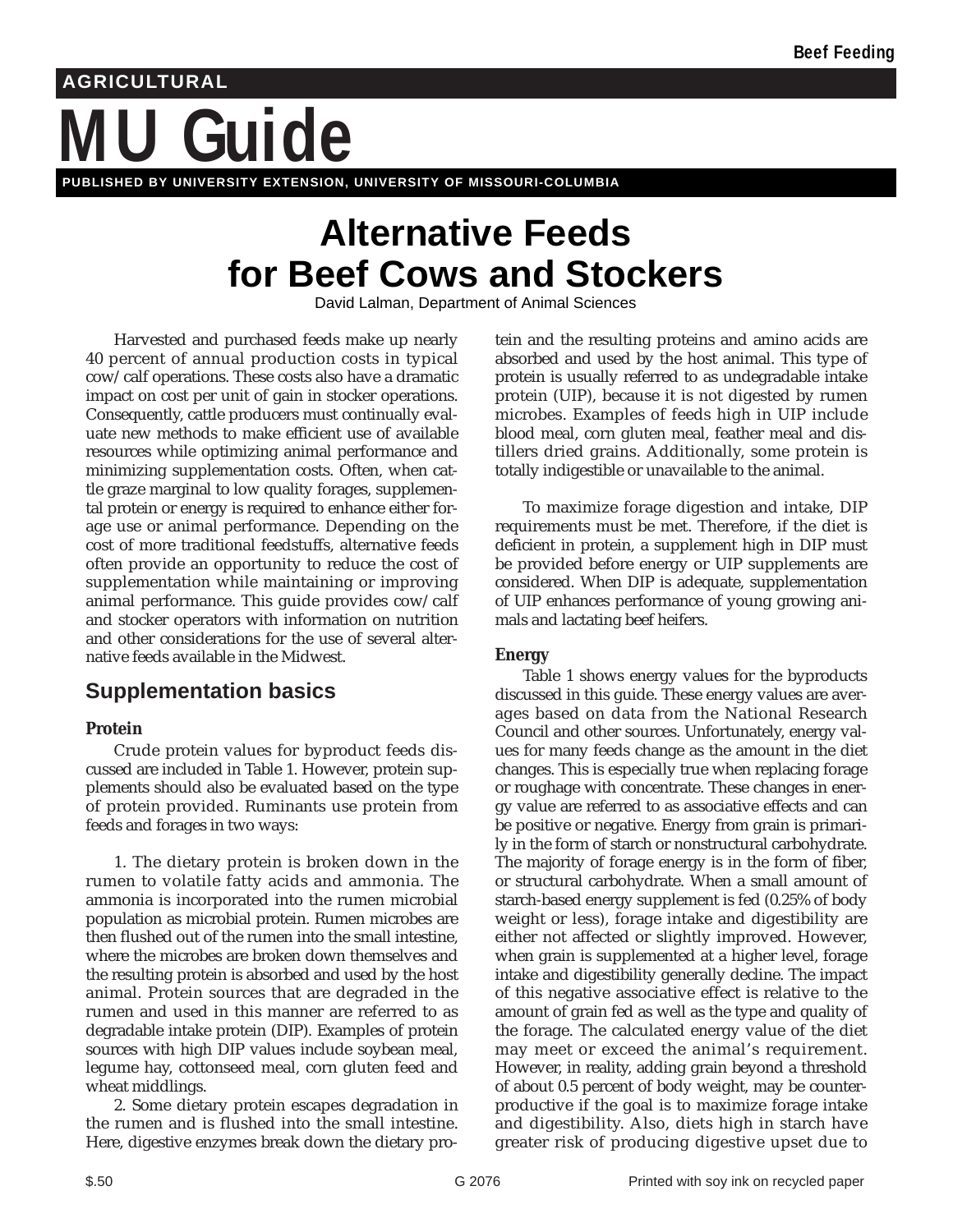**Table 1. Typical nutrient composition of corn grain and selected byproduct feeds.**

| Corn | <b>CGF</b> | <b>SH</b> | <b>WM</b> | <b>RB</b> | <b>WCS</b> | <b>DDGS</b> |
|------|------------|-----------|-----------|-----------|------------|-------------|
| 88.0 | 90.0       | 91.0      | 87.0      | 91.0      | 92.0       | 92.0        |
| 10.0 | 25.0       | 12.1      | 17.5      | 14.1      | 23.0       | 25.0        |
| 9.0  | 45.0       | 67.0      | 41.0      | 33.0      | 44.0       | 44.0        |
| 4.3  | 2.4        | 2.1       | 4.6       | 15.1      | 20.0       | 10.3        |
| 1.6  | 7.5        | 5.1       | 5.2       | 12.8      | 4.8        | 4.8         |
| 75.0 | 20.0       | 14.0      | $20 - 40$ | 30.0      | 8.0        | 16.0        |
| 90.0 | 83.0       | 77.0      | 78.0      | 70.0      | 96.0       | 88.0        |
| 1.02 | 0.94       | 0.85      | 0.85      | 0.74      | 1.1        | 0.99        |
| 0.7  | 0.64       | 0.55      | 0.56      | 0.47      | 0.77       | 0.68        |
| 0.03 | 0.36       | 0.49      | 0.27      | 0.08      | 0.21       | 0.15        |
| 0.29 | 0.82       | 0.21      | 1.03      | 1.7       | 0.64       | 0.71        |
| 0.37 | 0.64       | 1.27      | 1.32      | 1.92      | 1.0        | 0.44        |
|      |            |           |           |           |            |             |

NOTE: Nutrient composition from National Research Council (1984) and other current research literature. All nutrient values are based on 100% dry matter.

 ${}^{a}$ NDF = neutral detergent fiber; Ash = total mineral content; TDN = total digestible nutrients;  $NEm$  = net energy for maintenance;  $NEq$  = net energy for gain;  $CGF$  = corn gluten feed;  $SH$  = soybean hulls; WM = wheat middlings; RB = rice bran; WCS = whole cotton seed; DDGS = distillers dried grains with solubles

acidosis. Wheat middlings and rice bran are two byproducts that have considerable starch content.

Several of the byproducts discussed below provide energy in the form of highly digestible fiber, or structural carbohydrate. Because the energy is in the same form as that in the forage, negative associative effects are not nearly as dramatic as those seen with starch-based supplements. Examples of byproducts that provide energy in the form of highly digestible fiber include corn gluten feed, dried distillers grains, soybean hulls and wheat middlings.

#### **Minerals**

Mineral nutrition is an important part of a comprehensive supplementation program. All the byproducts discussed, except for soybean hulls, are relatively high in phosphorus. Beef cattle diets should be balanced to provide a calcium-to-phosphorus ratio of between 1 and 2 parts calcium to each part phosphorus. In some cases a calcium source may need to be added to the supplement or mineral mix to achieve this ratio. Many of these byproducts are also good sources of potassium. In many cases, depending on the level of byproduct in the diet, a lower-cost mineral supplementation program can be adopted because of the minerals provided in the byproduct.

### **Corn gluten feed**

Corn gluten feed is a product of the corn wet milling industry, which produces high-fructose corn syrup. A kernel of corn has five primary constituents: starch, gluten, hull, water and germ. Corn gluten feed is that portion of the kernel that remains after extraction of starch, gluten and germ. The major component in corn gluten feed is the hull, or bran; therefore; it is relatively high in fiber (Table 1). Corn gluten feed is available in wet (60–65% dry matter) and dry form (89–90% dry matter). The dry form is usually marketed as pellets, although some mills sell it in meal form.

Corn gluten feed is high in protein (22–28%). Most of this protein is degradable in the rumen (65–80%).

When corn gluten feed is included in a forage diet at 0.5 percent of body weight or less, the energy value is equivalent to or greater than that of corn grain. The energy value of corn gluten feed relative to that of corn grain decreases as silage content of the diet decreases. Conversely, in high-concentrate diets, corn gluten feed has 85 to 95 per-

cent of the energy value of corn grain.

# **Dried distillers grains**

Dried distillers grains are byproducts of the distilling industry, in which grains are fermented to produce alcohol. The spent grains are dried and sold as feedstuffs primarily used in ruminant diets. Solubles left over from fermentation are usually added to the grains before drying, resulting in a product called distillers dried grains with solubles (DDGS). Distillers grains are identified by the type of grain from which they are made, for example, corn or milo distillers.

Distillers grains contain 25 to 30 percent crude protein and 8 to 12 percent fat (Table 1). The drying process decreases protein degradability (increases UIP). The degradable protein fraction typically ranges between 26 and 84 percent, with an average of 44 percent. This variation is due to a range of temperatures the feed is subjected to as it dries. Most analytical laboratories report acid detergent insoluble nitrogen (ADIN), which is commonly used as an "index" to estimate heat-damaged protein in forages. Recent research with nonforage proteins shows that ADIN is not a good indicator of protein digestibility or energy value but is a reasonably good indicator of undegradable intake protein.

Because of the higher protein content of DDGS, and resulting higher price relative to other energy sources, DDGS is generally considered a protein source. However, when economically feasible, DDGS is an excellent source of energy and in many situations should be comparable to corn gluten feed.

## **Soybean hulls**

During processing soybeans are rolled or cracked to break the whole bean into smaller pieces so that the hulls can be removed. Soybean hulls are separated from the cracked seeds by an air stream, and the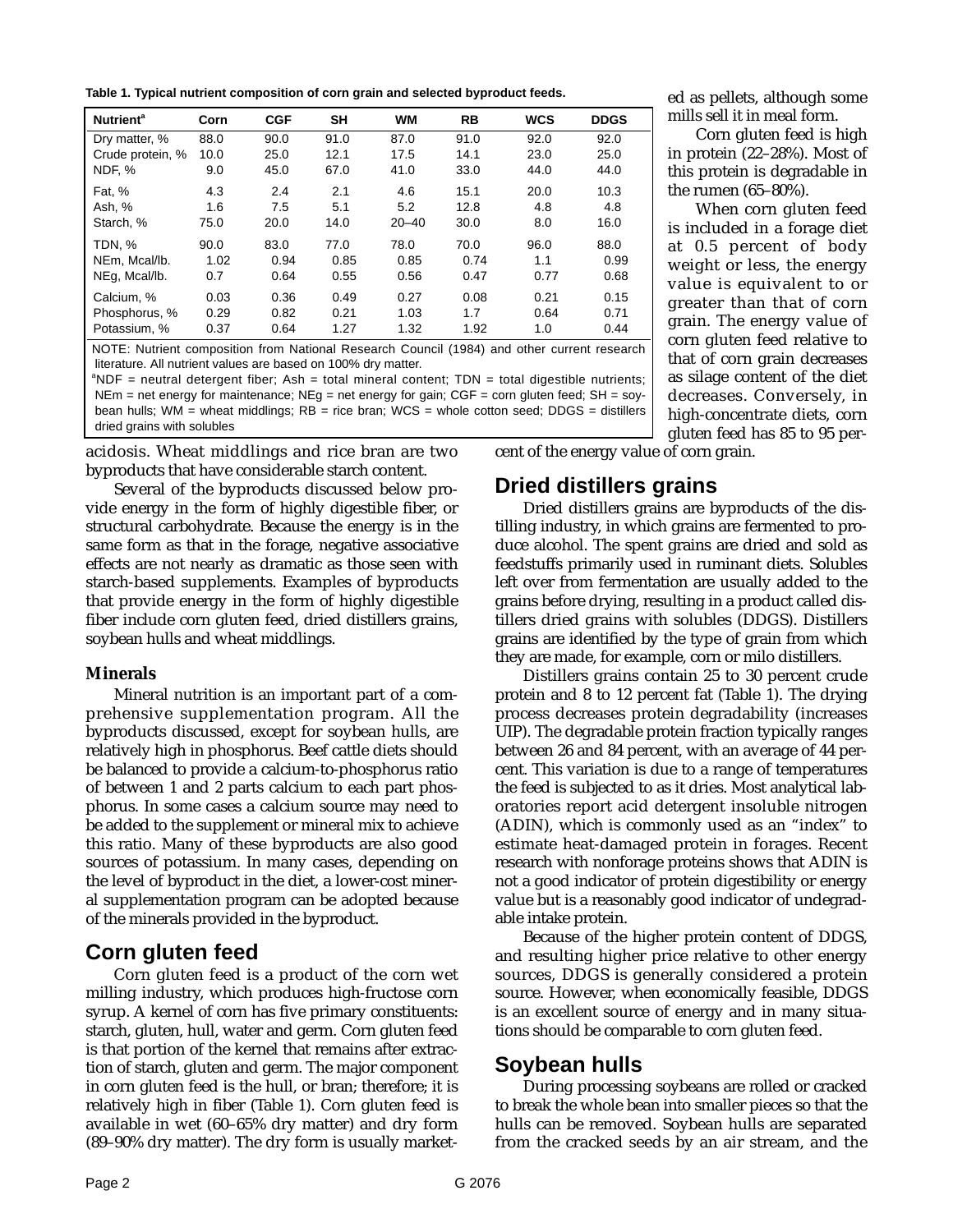seeds are extracted with hexane to remove oil, leaving high-protein bean meal (48%). Next, the hulls pass to a toaster to destroy the urease activity. Finally, the hulls are ground to the desired particle size and stored to be added back to the 44 percent bean meal or shipped as soybean hulls. Grinding the hulls decreases particle size and increases density for mixing and shipping purposes.

The concentration of crude protein in soybean hulls ranges from 10 to 16 percent (Table 1). They are an excellent energy source in the form of highly digestible fiber. Depending on the processing plant, soybean hulls are often available in both meal and pelleted forms.

As with other highly digestible fiber byproducts, the energy value of soybean hulls depends on the amount fed and the type of diet (concentrate versus forage or roughage). In a recent two-year study (Crawford and Garner, 1993), steers were fed fescue hay and received 0.7 percent of their body weight in corn, wheat middlings or soybean hulls (Table 2).

Feeding this ration of byproduct feeds reduced hay intake an average of 13 percent with no difference due to supplement type. Hay digestibility was not measured, although cattle receiving rations supplemented with soybean hulls and wheat middlings showed higher average daily gains. This indicates greater use of the hay, supplement or both when cattle were supplemented with soybean hulls or wheat middlings than with corn.

Another series of studies conducted with 400- to 500-pound cattle grazing bromegrass or cornstalks showed that daily gain was equivalent when cattle were supplemented with 3 pounds per day of soybean hulls or ground corn. These results indicate soybean hulls have equivalent or slightly greater energy value than corn when fed as a supplement to forage diets at 0.5 percent of body weight or less.

However, when higher levels of soybean hulls are supplemented, energy value is reduced. When soyhulls were fed alone, 61 percent of soybean hull dry matter was digested, compared with 83 percent of soybean hull dry matter being digested when two parts soybean hulls were fed with one part hay. This reduction in soybean hull digestibility is caused by faster passage rate of small particles when little or no long-stem forage is included in the diet. The forage serves to slow passage and ruminal retention time, thereby increasing digestibility of soybean hulls.

Like other high-fiber byproducts, soybean hulls have lower energy value than corn grain when fed at a level greater than 20 percent of diet dry matter in high-concentrate diets.

### **Wheat middlings**

Wheat middlings are one of several byproducts resulting from the flour milling process. Other prod-

**Table 2. Performance of steers receiving fescue hay supplemented with corn, soybean hulls or wheat middlings.**

| <b>Item</b>                                                                                                                                                            | Control | Corn   | Soybean<br>hulls | Wheat<br>middlings |  |  |
|------------------------------------------------------------------------------------------------------------------------------------------------------------------------|---------|--------|------------------|--------------------|--|--|
| Hay dry matter<br>intake (% body weight)                                                                                                                               | 2.09    | 1.79   | 1.85             | 1.82               |  |  |
| Supplementary<br>dry matter intake<br>(% body weight)                                                                                                                  | Ω       | 0.7    | 0.7              | 0.7                |  |  |
| Average daily gain (lbs.)                                                                                                                                              | 0.66    | 1.32   | 1.5              | 1.52               |  |  |
| Feed cost/lb. gain <sup>a</sup>                                                                                                                                        | \$0.42  | \$0.31 | \$0.28           | \$0.28             |  |  |
| <sup>a</sup> Fescue hay valued at \$45 per ton; corn, soybean hulls and<br>wheat middlings valued at \$80 per ton.<br>Adapted from Crawford and Garner (1993, p. 185). |         |        |                  |                    |  |  |

ucts include wheat bran, wheat germ meal, wheat mill run, wheat shorts and wheat red dog. Wheat middlings and wheat mill run are often used interchangeably in the industry because their official definitions are nearly identical.

This co-product has been used for many years in ruminant diets and is often incorporated into commercial supplements (as are many of the other byproducts) as a protein and energy source. Wheat middlings are a good source of protein ranging from 16 to 19 percent (Table 1). The energy available in middlings is in the form of both starch and highly digestible fiber. Starch content varies between 25 and 36 percent of wheat middling dry matter. Because of this variation, the nutrient value of wheat middlings may vary more than that of other byproducts in a given feeding situation.

### **Rice bran**

Rice bran results from the physical abrasion and separation of the hull from rice grain, which is used for human consumption. Rice bran is produced when the hull and fragments of the hull are blended with some of the germ. It contains more fat than most other byproducts (12–16%), which makes it more susceptible to rancidity during summer storage. Rice bran is finely ground and has a powdery texture, making handling and storage in bins difficult due to stacking and bridging. Blending with other concentrates, such as grain, improves flow characteristics.

Small particle size, starch and fat content all add to the risk of digestive upset and the potential for nutritional imbalances. In general, beef cattle diets should not exceed 6 percent fat on a dry matter basis.

Recent research on rice bran as a feed supplement for grazing steers (Table 3) and cows on hay diets indicates that when rice bran is supplemented at 0.4 percent of body weight, it has approximately the same energy value as corn grain fed at the same level. However, when rice bran is supplemented at 0.76 percent of body weight, the energy value was less than that of corn fed at 0.6 percent of body weight.